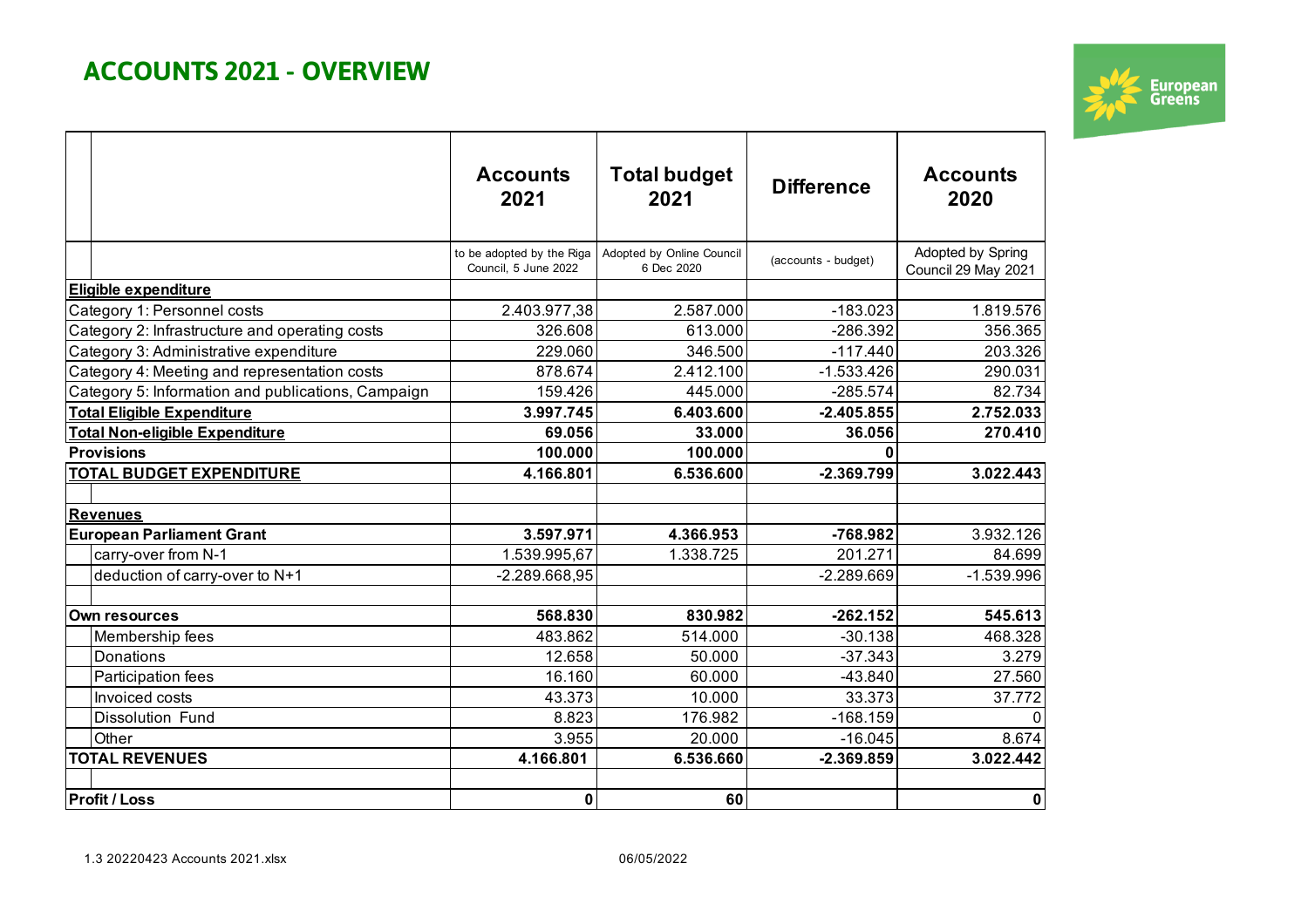

|                                                                                   | <b>Accounts 2021</b>                           |              | TOTAL budget 2021 (EP+carryover)            | <b>Difference</b><br>Accounts /<br>total budget | <b>Accounts 2020</b>                         |           |
|-----------------------------------------------------------------------------------|------------------------------------------------|--------------|---------------------------------------------|-------------------------------------------------|----------------------------------------------|-----------|
| A. Reimbursable expenditure                                                       | to be adopted by the Riga Council, 5 June 202: |              | Adopted by Autumn online Council 6 Dec 2020 |                                                 | Adopted by Spring online Council 29 May 2021 |           |
| <b>Category A.1: Personnel costs</b>                                              | 2.403.977,38                                   |              | 2.587.000                                   | $-183.023$                                      |                                              | 1.819.576 |
| 1.1. Salaries                                                                     |                                                | 1.749.624,49 | 1.750.000                                   | $-376$                                          |                                              | 1.331.097 |
| 1.1.1. Permanent staff                                                            | 1.679.482.48                                   |              | 1.700.000                                   | $-20.518$                                       | 1.308.442                                    |           |
| 1.1.2. Temporary staff                                                            | 70.142,01                                      |              | 50.000                                      | 20.142                                          | 22.654                                       |           |
| 1.2. Contributions                                                                |                                                | 429.105,32   | 460.000                                     | $-30.895$                                       |                                              | 341.021   |
| Employer's contribution                                                           | 429.105,32                                     |              | 460.000                                     |                                                 | 341.021                                      |           |
| 1.3. Professional training                                                        |                                                | 22.123,20    | 30.000                                      | $-7.87$                                         |                                              | 4.524     |
| <b>Staff Training</b>                                                             | 22.123,20                                      |              | 30.000                                      |                                                 | 4.524                                        | .         |
| 1.4. Staff missions expenses                                                      |                                                | 52.657,43    | 145.000                                     | $-92.34$                                        | an an an an an                               | 19.992    |
| 1.4.1. Staff travel                                                               | 51.810,43                                      |              | 100.000                                     | $-48.190$                                       | 12.435                                       |           |
| 1.4.2. Staff other costs                                                          | 847,00                                         |              | 45.000                                      | $-44.15$                                        | 7.556                                        |           |
| 1.5. Other personnel costs                                                        |                                                | 150.466,94   | 202.00                                      | $-51.53$                                        |                                              | 122.944   |
| 1.5.1. Other expenses Secretary-General                                           | 15.424,05                                      |              | 34.000                                      | $-18.576$                                       | 17.308                                       |           |
| 1.5.2. Other personnel costs (public transport,<br>insurances, meal cheques)      | 108.979,49                                     |              | 100.000                                     | 8.979                                           | 84.036                                       |           |
| 1.5.3. Honorary fees, consultancy costs                                           | 26.063,40                                      |              | 65.000                                      | $-38.937$                                       | 21.600                                       |           |
| 1.5.4. Volunteers                                                                 | 0,00                                           |              | 3.000                                       |                                                 | $\Omega$                                     |           |
| Category A.2: Infrastructure and operating costs                                  | 326.607,91                                     |              | 613.000                                     | $-286.392$                                      |                                              | 356.365   |
| 2.1. Rent, charges and maintenance costs                                          |                                                | 147.272,48   | 160.500                                     | $-13.228$                                       |                                              | 226.458   |
| 2.1.1. Office rent                                                                | 98.733,61                                      |              | 105.000                                     | $-6.266$                                        | 148.326                                      |           |
| 2.1.2. Charges (electricity, water, cleaning etc.)                                | 26.298,80                                      |              | 40.000                                      | $-13.70$                                        | 19.169                                       |           |
| 2.1.3. Other maintenance costs                                                    | 22.240,07                                      |              | 15.500                                      | 6.740                                           | 58.964                                       |           |
| 2.2. Costs relating to the installation, operation                                |                                                | 75.278,08    | 107.500                                     | $-32.222$                                       |                                              | 43.122    |
| and maintenance of equipment                                                      |                                                |              |                                             |                                                 | 11111                                        |           |
| 2.2.1. Copier maintenance                                                         | 631,95                                         |              | 2.500                                       | $-1.868$                                        | 646                                          |           |
| 2.2.2. Internet                                                                   | 32.776,16                                      |              | 35.000                                      | $-2.22$                                         | 18.442                                       |           |
| 2.2.3. Office supplies small material                                             | 20.491,02                                      |              | 30.000                                      | $-9.509$                                        | 11.435                                       |           |
| 2.2.4. Other equipment (installation and operation)                               | 21.378,95                                      |              | 40.000                                      | $-18.62$                                        | 12.600                                       |           |
| 2.3. Depreciation of movable and immovable property                               |                                                | 44.654,72    | 180.000                                     | $-135.345$                                      |                                              | 49.602    |
| 2.3.1. Furniture                                                                  | 4.194,76                                       |              | 10.000                                      | $-5.805$                                        | 2.945                                        |           |
| 2.3.2. Computers and office machinery                                             | 25.629,96                                      |              | 50.000                                      | $-24.370$                                       | 20.371                                       |           |
| 2.3.3. Other office equipment                                                     | 14.830,00                                      |              | 120.000                                     | $-105.170$                                      | 26.287                                       |           |
| 2.4. Stationery and office supplies                                               |                                                | 3.509.60     | 20,000                                      | $-16.490$                                       |                                              | 3.635     |
| 2.4.1. Paper and other supply<br>2.5. Postal and telecommunications charges       | 3.509,60                                       | 25.155,06    | 20.000<br>45.000                            | $-19.845$                                       | 3.635                                        | 23.927    |
|                                                                                   |                                                |              |                                             |                                                 |                                              |           |
| 2.5.1. Postal charges                                                             | 3.661,73                                       |              | 5.000                                       |                                                 | 1.760                                        |           |
| 2.5.2. Telephones, mobile phones                                                  | 21.493,33                                      |              | 40.000                                      |                                                 | 22.168                                       |           |
| 2.6. Printing, translation and reproduction costs                                 |                                                | 16.021,27    | 90.000                                      | $-73.979$                                       |                                              | 2.055     |
| 2.6.1. Translations                                                               | 16.021,27                                      |              | 80.000                                      | $-63.979$                                       | 1.709                                        |           |
| 2.6.2. Other costs                                                                | 0,00                                           |              | 10.000                                      | $-10.000$                                       | 346                                          |           |
| 2.7. Other infrastructure costs                                                   |                                                | 14.716,70    | 10.000                                      | 4.717                                           |                                              | 7.566     |
| 2.7.1. Other infrastructure costs                                                 | 8.956,70                                       |              | 3.000<br>7.000                              |                                                 | 1.806                                        |           |
| 2.7.2. Office costs Committee members<br>Category A.3: Administrative expenditure | 5.760,00                                       | 229.060,16   | 346.500                                     | $-117.440$                                      | 5.760                                        | 203.326   |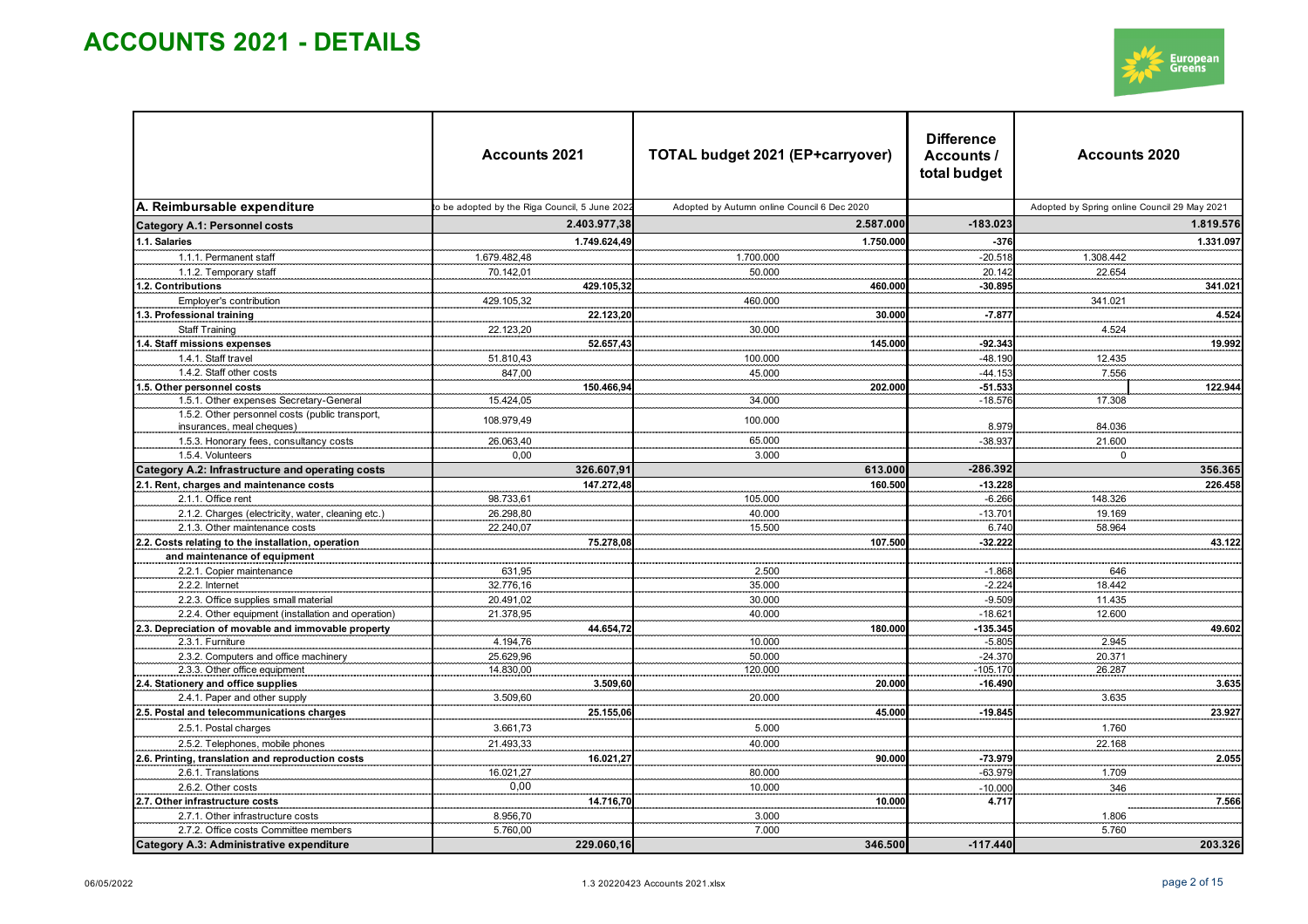

|                                                           | <b>Accounts 2021</b> |             | TOTAL budget 2021 (EP+carryover) | <b>Difference</b><br><b>Accounts 2020</b><br>Accounts /<br>total budget |                         |          |  |
|-----------------------------------------------------------|----------------------|-------------|----------------------------------|-------------------------------------------------------------------------|-------------------------|----------|--|
| 3.1. Documentation costs (newspapers, press agencies)     |                      | 8.604,78    | 15,000                           | $-6.395$                                                                |                         | 8.264    |  |
| 3.1.1. Archive                                            | 1.340,42             |             | 5.000                            |                                                                         | 1.329                   |          |  |
| 3.1.2. Other documentation costs                          | 7.264,36             |             | 10.000                           |                                                                         | 6.936                   |          |  |
| 3.2. Costs of studies and research                        |                      | 19.726,98   | 75.000<br>.                      | $-55.27$                                                                |                         |          |  |
| Research                                                  | 19.726,98            |             | 75.000                           |                                                                         | -0                      |          |  |
| 3.3. Legal costs                                          |                      | 27.118,85   | 50.000                           | $-22.88'$                                                               |                         | 35.490   |  |
| Attorney, legal advice                                    | 27.118,85            |             | 50.000                           |                                                                         | 35.490                  |          |  |
| 3.4. Accounting and audit costs                           |                      | 13.442,99   | 35.000<br>.                      | $-21.55$                                                                | .                       | 19.866   |  |
| 3.4.1. Accounting                                         | 13.271,99            |             | 30.000                           |                                                                         | 19.745                  |          |  |
| 3.4.2. Auditing                                           | 171.00               |             | 5.000                            |                                                                         | 121                     |          |  |
| 3.5. Miscellaneous administrative costs                   |                      | 60.166,56   | 71.500                           | $-11.33$                                                                |                         | 39.706   |  |
| 3.5.1. Other administrative costs                         | 22.866,56            |             | 5.000                            |                                                                         | 5.506                   |          |  |
| 3.5.2. Honorary fees Committee                            | 37.300,00            |             | 66.500                           |                                                                         | 34.200                  |          |  |
| 3.5.3 Membership fees                                     | 0,00                 |             | $\mathsf 0$                      |                                                                         | $\Omega$                |          |  |
| 3.6. Support to affiliated organisations                  |                      | 100.000,00  | 100.000                          |                                                                         |                         | 100.000  |  |
| 3.6.1. FYEG contribution                                  | 100.000,00           |             | 100.000                          |                                                                         | 100.000                 |          |  |
| 3.6.2. Global Greens membership fee                       | 0,00                 |             | $\mathbf 0$                      |                                                                         | $\mathbf 0$             |          |  |
| <b>Category A.4: Meeting and representation costs</b>     |                      | 878.674,20  | 2.412.100                        | $-1.533.426$                                                            |                         | 290.031  |  |
| 4.1. Costs of the meetings of the EGP                     |                      | 877.894,36  | 2.392.100                        | $-1.514.206$                                                            |                         | 289.786  |  |
| 4.1.1. Committee meetings                                 | 10.212,82            |             | 60.000                           | $-49.78$                                                                | 23.060                  |          |  |
| 4.1.2. Spring Council                                     | 137.012,57           |             | 200.000                          | $-62.98$                                                                | 37.534                  |          |  |
| 4.1.3. Autumn Council                                     | 72.949,32            |             | 200.000                          | $-127.05$                                                               | 112.215                 |          |  |
| 4.1.3.1. Council Reimbursement according to rules         | 0,00                 |             | 60.000                           | $-60.00$                                                                | $\pmb{0}$               |          |  |
| 4.1.4. Working Group meetings                             | 0,00                 |             | 25.000                           | $-25.000$                                                               | $\mathbf 0$             |          |  |
| 4.1.5. EGP priority projects (according to Activity Plan) | 492.287,65           |             | 1.277.100                        | $-784.812$                                                              | 72.767                  |          |  |
| 4.1.6. EGP Networks (ENGS, Balkan, Gender, LGBT)          | 34.469,08            |             | 25.000                           | 9.469                                                                   | $\overline{\mathbf{0}}$ |          |  |
| 4.1.7. Local Councillors' Networks (LCN                   |                      |             | $\cap$                           |                                                                         | $\overline{0}$          |          |  |
| 4.1.8. Changemaking Network TILT (meeting costs)          | 0,00                 |             | 5.000                            | $-5.00$                                                                 | $\mathbf 0$             |          |  |
| 4.1.9. Party Leaders' Meetings                            | 0,00                 |             | 30.000                           | $-30.000$                                                               | $\mathbf 0$             |          |  |
| 4.1.10. Other meetings                                    | 47.360,73            |             | 100.000                          | $-52.639$                                                               | 16.569                  |          |  |
| 4.1.11. Committee mission travel costs incl. FFM          | 50.956,32            |             | 100.000                          | $-49.044$                                                               | 21.101                  |          |  |
| 4.1.12 Green Cities / Local Councillors conference        | 0,00                 |             | 150.000                          | $-150.000$                                                              | $\mathbf 0$             |          |  |
| 4.1.13. Transnational activities and coop. member parties | 0,00                 |             | 100.000                          | $-100.000$                                                              | $\pmb{0}$               |          |  |
| 4.1.14. Joint activities FYEG / EGP                       | 32.645,87            |             | 60.000                           | $-27.35$                                                                | 6.541                   |          |  |
| 4.2. Participation in seminars and conferences            |                      | 0,00        | 10.000                           | $-10.000$                                                               |                         |          |  |
| 4.2.1. EGP participation in Global Greens activities      | 0,00                 |             | 10.000                           |                                                                         | $\mathbf 0$             |          |  |
| 4.2.2. Support for the Global Greens Secretariat          | $_{\rm 0,00}$        |             | $\Omega$                         |                                                                         | $\mathsf 0$             |          |  |
| 4.3. Representation costs                                 |                      | .<br>197,77 | 4.000                            | $-3.802$                                                                |                         | 58       |  |
| <b>Expenses Committee members</b>                         | <br>197,77           |             | 4.000                            |                                                                         | 58                      |          |  |
| 4.4. Costs of invitations                                 |                      | 0,00        | 4.000                            | $-4.000$                                                                |                         | $\Omega$ |  |
| Invitations                                               | 0,00                 |             | 4.000                            |                                                                         | $\mathbf 0$             |          |  |
| 4.5. Other meeting-related costs                          |                      | 582,07      | 2.000                            | $-1.418$                                                                |                         | 187      |  |
| 4.5.1. Other costs                                        | 126,00               |             | 2.000                            |                                                                         | 187                     |          |  |
| 4.5.2. CO2 compensation                                   | 456,07               |             | $\mathbf 0$                      |                                                                         | $\mathbf 0$             |          |  |
| Category A.5: Information and publications                |                      | 159.425,60  | 445.000                          | $-285.574$                                                              |                         | 82.734   |  |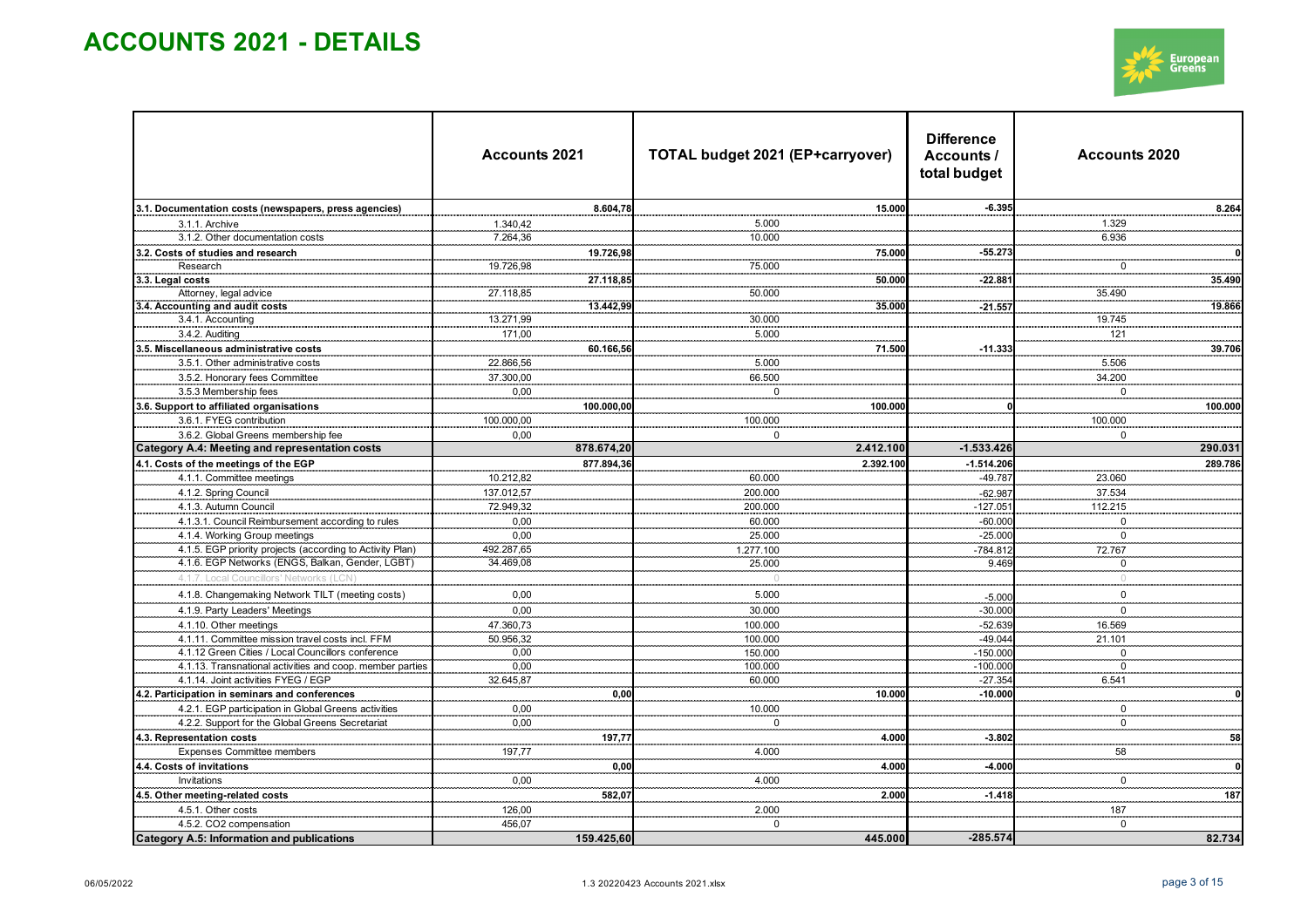

|                                                                      | <b>Accounts 2021</b>  |              | <b>Difference</b><br>Accounts /<br>total budget | <b>Accounts 2020</b> |
|----------------------------------------------------------------------|-----------------------|--------------|-------------------------------------------------|----------------------|
| 5.1. Publications                                                    | 0,00                  | 20.000       | $-20.000$                                       |                      |
| Leaflets and publications                                            | 0,00                  | 20.000       |                                                 | $\mathbf 0$          |
| 5.2. Digital Communication                                           | 24.762,2<br>.         | 35.000<br>.  | $-10.238$                                       | 14.905               |
| 5.2.1. Maintenance                                                   | 15.082,25             | 30.000       |                                                 | 14.905               |
| 5.2.2. Development                                                   | 9.680,00              | 5.000        |                                                 | $\mathbf 0$          |
| 5.3. Publicity campaigns                                             | 134.663,3             | 360.000<br>  | $-225.337$                                      | 64.756               |
| 5.3.1. Publicity campaigns                                           | 0,00                  | 50.000       | $-50.00$                                        | $\Omega$             |
| 5.3.2. Other campaign costs                                          | 0,00                  | 10.000       | $-10.00$                                        | $\Omega$             |
| 5.3.3. Digital Campaigns (including TILT)                            | 134.663,35            | 300.000      | $-165.33$                                       | 64.756               |
| 5.4. Communications equipment (gadgets)                              | $0,\!00$              | 30.000       | $-30.00$                                        | 3.073<br>.           |
| 5.4.1. General                                                       | 0,00                  | 30.000       |                                                 | 3.073                |
| 5.5. Seminars and Exhibitions                                        | 0.00                  |              |                                                 |                      |
| <b>Election campaign costs</b><br>5.6                                | 0,00                  |              |                                                 |                      |
| 5.6.1. Allocated costs according to campaign budget plan             | 0,00                  | $\bf{0}$     |                                                 |                      |
| 5.6.2. Staff costs (including employers contribution)                | 0,00                  | $\mathbf 0$  |                                                 |                      |
| Total reimbursable expenditure                                       | 3.997.745,25          | 6.403.600    | $-2.405.855$                                    | 2.752.033            |
| B. Non-reimbursable expenditure                                      |                       |              |                                                 |                      |
| <b>B.1. Allocations to other provisions</b>                          | 0,00                  |              |                                                 |                      |
| <b>B.2. Financial charges</b>                                        | 798,44                | 2.500        | $-1.702$                                        | 909                  |
| <b>B.3. Realized losses</b>                                          |                       | 500          | $-500$                                          |                      |
| <b>B.4. Doubtful claims</b>                                          | $0,00$<br>$0,00$<br>. |              |                                                 |                      |
| B.5. Others                                                          | 68.257,17             | 30.000       | 38.25                                           | 42.445               |
| B.5.1/2 Invoiced costs (incl. reimbursed part of the staff salaries) | 46.467,17             | 10.000       |                                                 | 3.375                |
| <b>B.5.3</b><br>Other                                                | 21.790,00             | 20.000       |                                                 | 39.070               |
| Total non-reimbursable expenditure                                   | 69.055,61             | 33.000       | 36.056                                          | 43.354               |
| <b>Provisions</b>                                                    | 100.000,00            | 100.000      |                                                 | 227.056              |
| Campaign Fund                                                        | 100.000,00            | 100.000      |                                                 |                      |
| Social Fund                                                          | 0,00                  | $\Omega$     |                                                 |                      |
| Property Fund                                                        | 0,00                  | 0            |                                                 |                      |
| Congress Fund                                                        | 0,00                  | $\mathbf 0$  |                                                 | 75.000               |
| Operational Reserve                                                  |                       | $\mathbf 0$  |                                                 | 152.056              |
| <b>TOTAL BUDGET EXPENDITURE</b>                                      | 4.166.800,86          | 6.536.600,00 | $-2.369.799,14$                                 | 3.022.442,28         |
|                                                                      |                       |              |                                                 |                      |
| <b>Revenues</b>                                                      |                       |              |                                                 |                      |
| D.1. European Parliament Grant                                       | 3.597.970,72          | 5.705.678    | $-2.107.70$                                     | 2.476.829            |
| D.1. Grant European Parliament                                       | 4.347.644,00          | 4.366.953    | $-19.309$                                       | 3.932.126            |
| D.1-1. European Parliament funding carried over from yea             | 1.539.995,67          | 1.338.725    | 201.27                                          | 84.699               |
| D.1-3. European Parliament funding carried over to year              | $-2.289.668,95$       |              |                                                 | $-1.539.996$         |
| Own resources                                                        | 568.830,14            | 830.982      | $-262.152$                                      | 545.613              |
| D.2.<br>Membership fees                                              | 483.862,00            | 514.000      | $-30.138$                                       | 468.328              |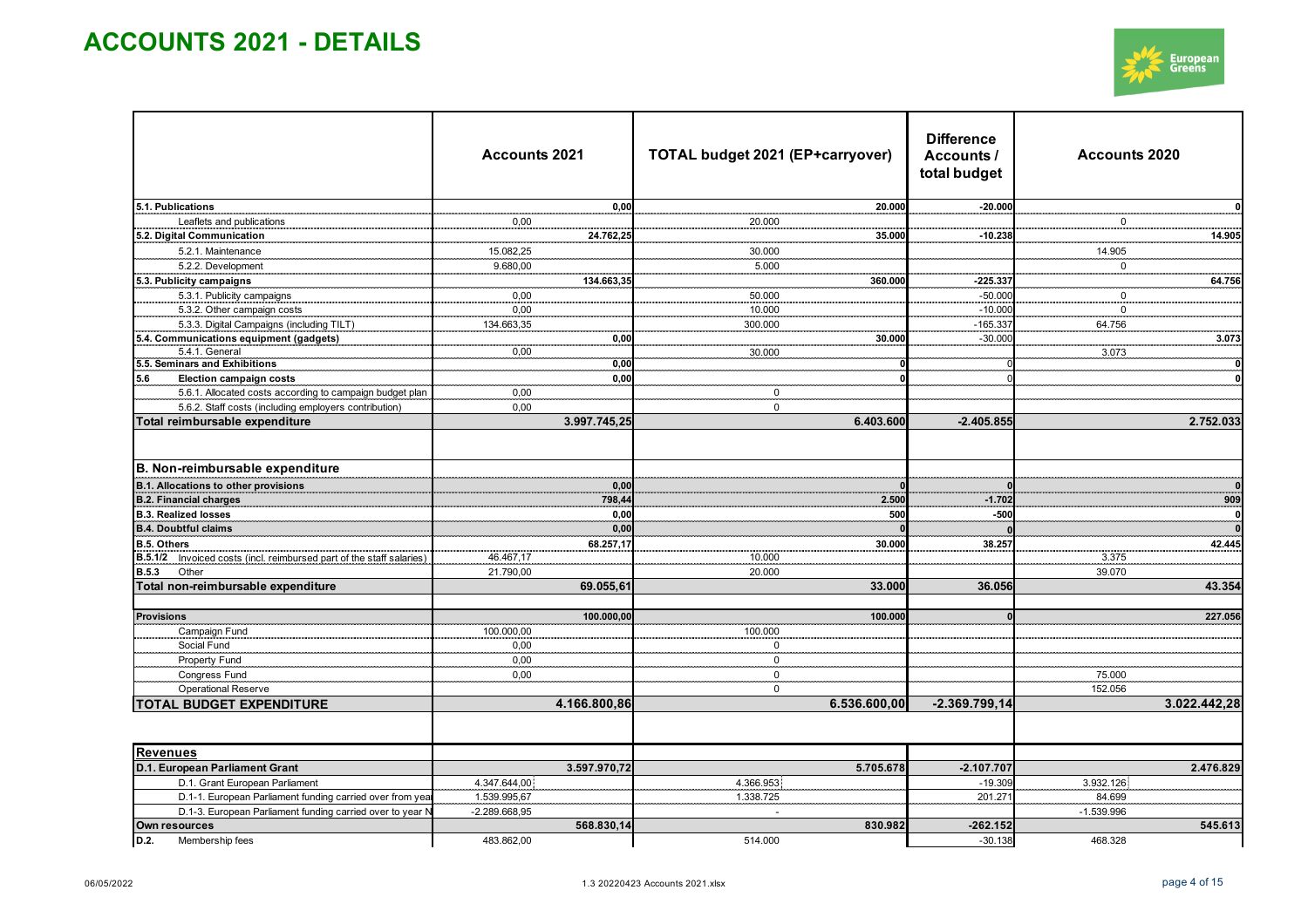

|                                |                                                              | <b>Accounts 2021</b>       | <b>TOTAL budget 2021 (EP+carryover)</b> | <b>Difference</b><br>Accounts /<br>total budget | <b>Accounts 2020</b> |  |
|--------------------------------|--------------------------------------------------------------|----------------------------|-----------------------------------------|-------------------------------------------------|----------------------|--|
| D.3                            | Donations                                                    | 12.657,50                  | 50.000                                  | $-37.343$                                       | 3.279                |  |
|                                | D.4 Other own Resources                                      |                            |                                         |                                                 |                      |  |
| ID.4.1                         | Dissolution from Fund / Reallocation of funds                | 8.823.21                   | 176.982                                 | $-168.159$                                      |                      |  |
| D.4.2                          | Participation fees                                           | 16.160.00                  | 60,000                                  | $-43.840$                                       | 27.560               |  |
|                                | Financial income                                             |                            |                                         |                                                 |                      |  |
| $D.4.3.$<br>$D.4.4$<br>$D.4.5$ | Invoiced costs (incl. reimbursed part of the staff salaries) | 43.372,75                  | 10.000                                  | 33.373                                          | 37.772               |  |
|                                | Other                                                        | 3.954,68                   | 20.000                                  | $-16.045$                                       | 8.674                |  |
|                                | <b>TOTAL REVENUES</b>                                        | 4.166.800,86               | 6.536.660                               | $-2.369.859$                                    | 3.022.442            |  |
|                                | <b>Profit / Loss</b>                                         |                            | 60I<br>0,00                             | -60                                             |                      |  |
|                                | 90% eligible costs (maximum grand Eur Parl)                  | 145.838.03<br>3.597.970.73 | 5.763.240<br>228.783                    |                                                 |                      |  |

**10% revenue** *(Minimum for own resources)* 399.774,53 **499.774,53** 640.360 **797.982**